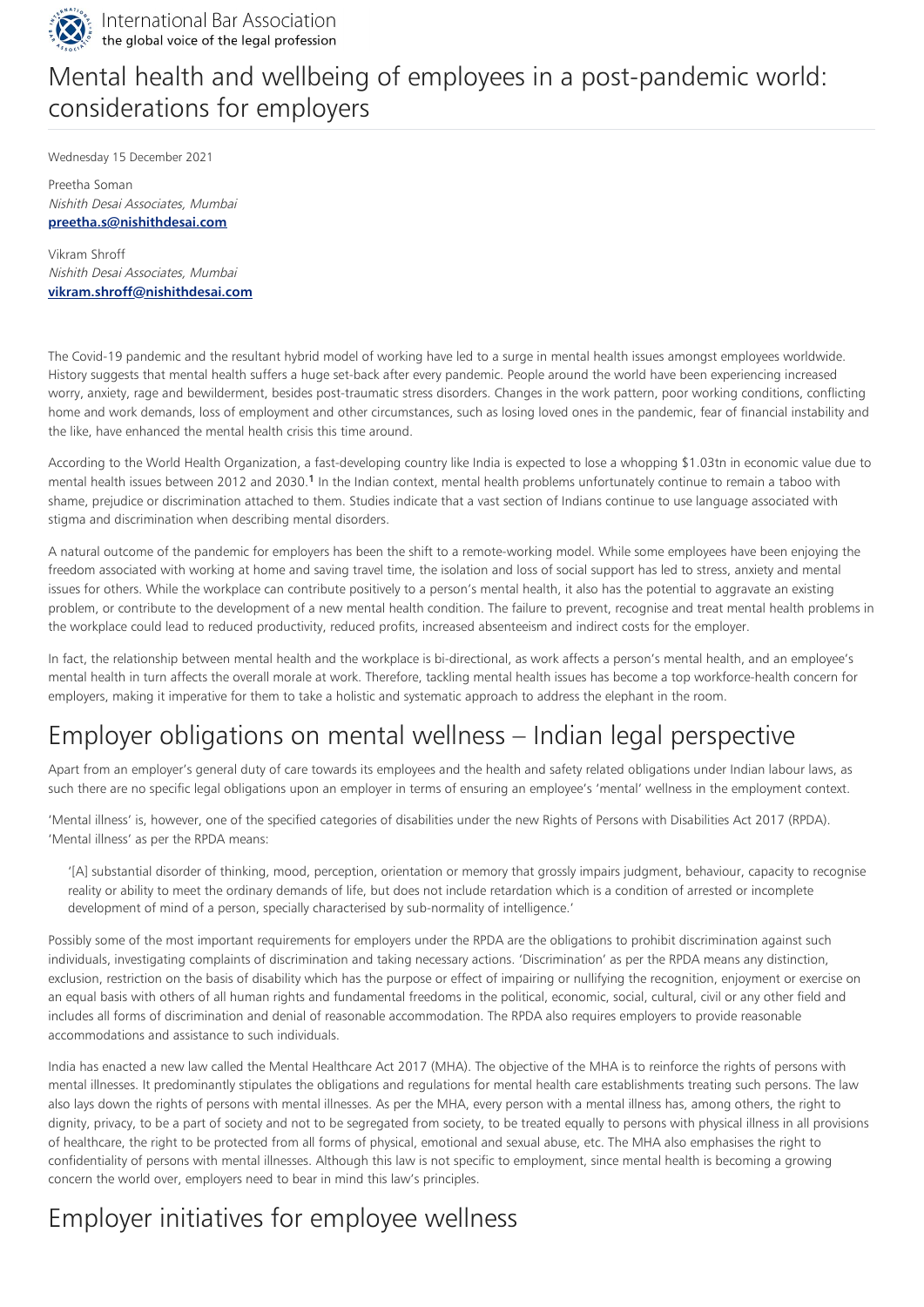<span id="page-1-0"></span>During the second fatal Covid-19 wave, with life-saving medicines, oxygen and other essentials running out of availability and individuals struggling to find hospital beds, India Inc. rolled up its sleeves and displayed its compassionate side in numerous ways. Whether it be helping employees with hospitalisation and treatment costs, or setting up Covid-19 care centres, or facilitating vaccination drives, most employers went the extra mile to take care of not just their employees but their families too. In the same spirit, employers have been taking various strategic and innovative steps to promote health and wellness of their employees, given the unique challenges thrown open by the pandemic. In fact, several employers have gone all out to help employees deal with the challenges of work during Covid-19.<sup>2</sup> Some of those initiatives include mental health care programmes, counselling, therapy sessions, employee assistance programmes, virtual yoga and fitness sessions, or stress management courses, personal connect programmes and so on, catering to a variety of wellness aspects. For example, Genpact organised a series of webinars ranging from music therapy to arts sessions on parenting through Covid-19, to help employees cope with anxiety and stress.<sup>3</sup> Similarly, Comviva tied up with 'YourDost' to extend its Counselling Support Programme, thereby enabling employees to speak with psychologists and other experts anonymously on any kind of emotional and mental issues. **4**

<span id="page-1-7"></span>Accenture India upgraded its medical insurance policy to include mental health consultancy reimbursements for its dependent family members. It also organised virtual sessions by comedians and leading psychiatrists to raise awareness about mental health. L'Oreal uses 'Wysa', an emotionally intelligent chatbot to offer round-the-clock assistance on mental well-being and has introduced the concepts of Healing Day Off and Healing Week, to lift employee spirits. Cisco introduced a 'Day for me' initiative, enabling employees to unplug and recharge themselves. Byjus, the ed-tech platform, aligned with an app to provide unlimited free doctor consultations, fitness sessions and mindfulness sessions.<sup>10</sup> Some employers have also invested in training to equip employees with tools to support each other, while others have invested in digital wellness apps, which include subscriptions to mindfulness and medication tools, besides other personalised mental and physical well-being solutions.

<span id="page-1-4"></span><span id="page-1-3"></span><span id="page-1-2"></span><span id="page-1-1"></span>Some employers have also been conducting regular surveys to gauge employee happiness, whereas others have been providing wellness days off in addition to other paid time off, or have adopted unlimited sick leave policies. Recently, Meesho, a social e-commerce platform, has gone on a company-wide break in line with its Recharge and Reset Policy, enabling employees to completely switch off from work during that period. **5** Likewise, Godrej Properties allowed its employees a five-day complete break from work to allow its team to recuperate emotionally. <sup>6</sup> While Mphasis is conducting music therapy sessions, Compass India Development Centre is using music as a de-stressing tool. It has introduced an 'Art for Heart' initiative, wherein employees curate and offer their art pieces and participate in an in-house auction. ITC has strengthened existing interventions and facilitated a series of engagements between experts and employees and their families on mental well-being, focusing on resilience, countering fatigue and managing grief. **7**

<span id="page-1-8"></span>Thanks to technological advances, a variety of options for workplace wellness are now available and we expect more to arise with the increase in awareness and cases relating to mental health issues at the workplace.

### Conclusion

Employee well-being plays a critical role in, among others, achieving workforce fulfilment, productivity and inclusion. Businesses, therefore, need to foster a work culture where employees do not just survive, but can thrive and flourish to their fullest. Organisations that prioritise employee wellness are expected to have better employee retention abilities and the potential for long-term growth and development.

<span id="page-1-6"></span><span id="page-1-5"></span>Hospitality firm, Oyo, has rolled out a set of initiatives for its employees, including a four-day working week and flexible infinite paid leave. The online food tech unicorn, Swiggy, has also announced that it will be moving to a four-day working week.<sup>8</sup> InMobi rolled out a 21-day 'noquestions-asked leave' which employees could avail themselves of anytime during the year, just to switch off and recoup. Similarly, Zest Money announced a no-questions-asked, unlimited sick-leave policy for all employees. Microsoft renamed its sick-leave policy to 'sick and mental health leave', which resulted in a tremendous uptick in such leave being taken. It also partnered with Happify to provide employees access to fun, individualised and science-based activities and games to reduce stress, deal with anxiety and improve resilience. Tech Mahindra introduced a 'Mind Plan', a mental health initiative to provide daily doses of mindful tips and exercises to employees. **9**

While there are many steps that organisations may take to bring the best out of their employees and keep them motivated, especially during such challenging times, workplace mental health best practices should be integrated into all elements of an employer's operating model: policies, practices, training, organisational culture or philosophy. Employers can take multiple steps in this direction by starting with building an inclusive culture and fostering workplace connectivity, to encouraging dialogue and creating awareness. By talking about mental health and backing that up with significant action, it should be possible to de-stigmatise mental illnesses and reinforce employees' belief in availability of access to companyprovided support, if required.

It is also essential for employers to ensure confidentiality and privacy and introduce a strict policy of non-discrimination, not just in line with the legal obligations under the MHA and RPDA, but as best practices. Employers should also re-consider their health insurance plans in order to ensure that such plans take care of mental illnesses of employees, just as much as their physical health. For example, how many health service providers cover treatments relating to psychiatric and psychosomatic disorders?

Although there may be an end to the pandemic in the foreseeable future, the workforce will continue to struggle with the aftermath of its outbreak. Therefore, mental health should be a key priority for employers in their return-to-work strategy. In the post-pandemic world, the successful organisations and businesses will perhaps be those that maintain such initiatives and look out proactively for ways to ensure that their employees receive the best support for their mental health and wellbeing, while constantly working together to diminish the stigma associated with mental health issues.

Unlike how it used to be traditionally, workforce 2.0 expects employers to take the mental health of its employees seriously and provide appropriate support and assistance. Therefore, one should not be surprised if the availability of mental health resources becomes an important checklist item for employees when they decide on whether to choose or stay with an employer. If employers intervene in the workplace in ways